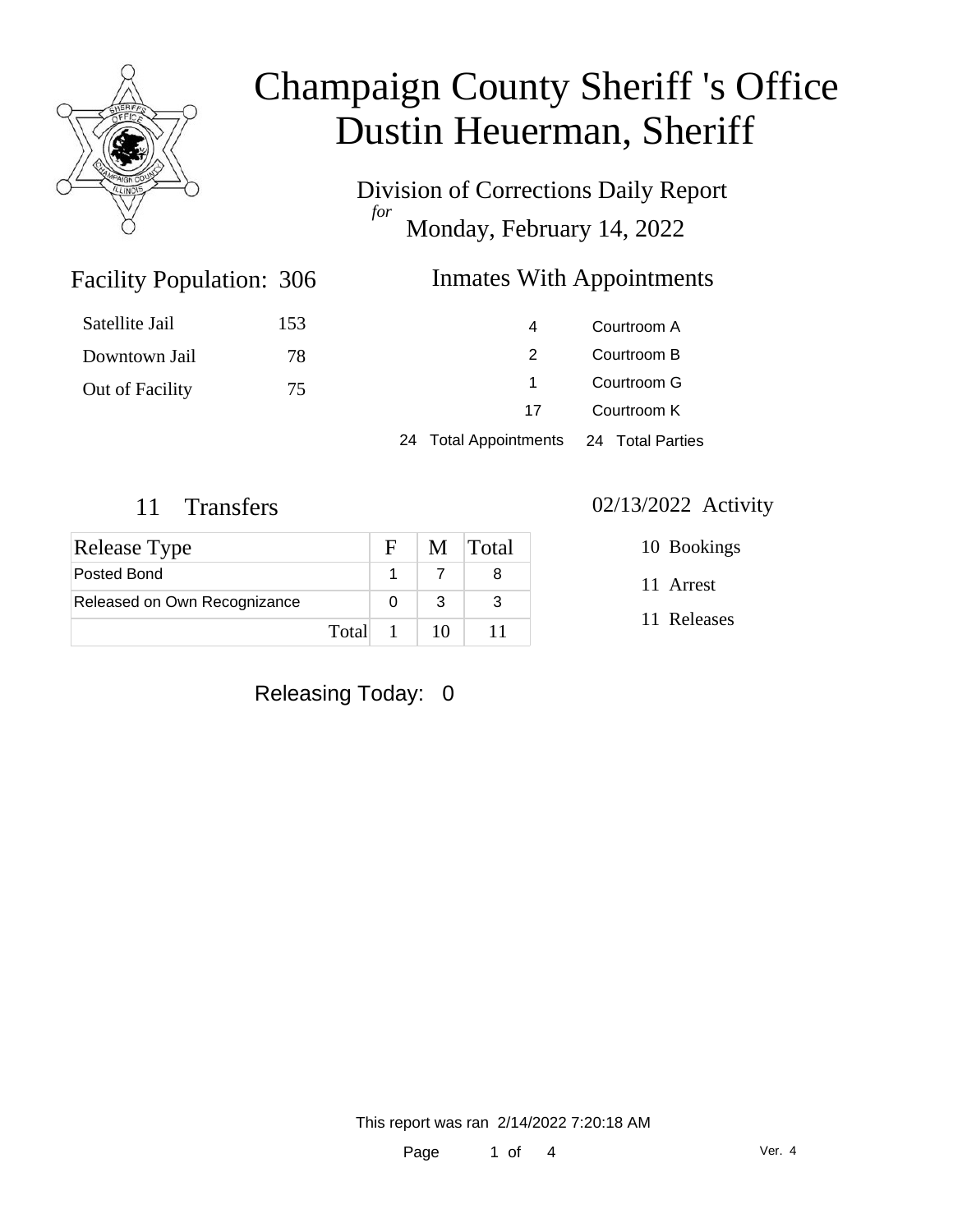

Division of Corrections Daily Report *for* Monday, February 14, 2022

| <b>Custody Status Count</b> |  |
|-----------------------------|--|
|-----------------------------|--|

- Direct Criminal Contempt 1
- Electronic Home Dentention 13
	- Felony Arraignment 14
	- Felony Pre-Sentence 7
		- Felony Pre-Trial 208
	- Felony Pre-Trial DUI 3
	- Felony Sentenced CCSO 4
	- Felony Sentenced IDOC 39
		- Hold Other 1
	- Misdemeanor Arraignment 5
		- Misdemeanor Pre-Trial 3
			- Petition to Revoke 2
			- Remanded to DHS 5
		- Traffic Sentenced CCSO 1
			- Total 306

This report was ran 2/14/2022 7:20:18 AM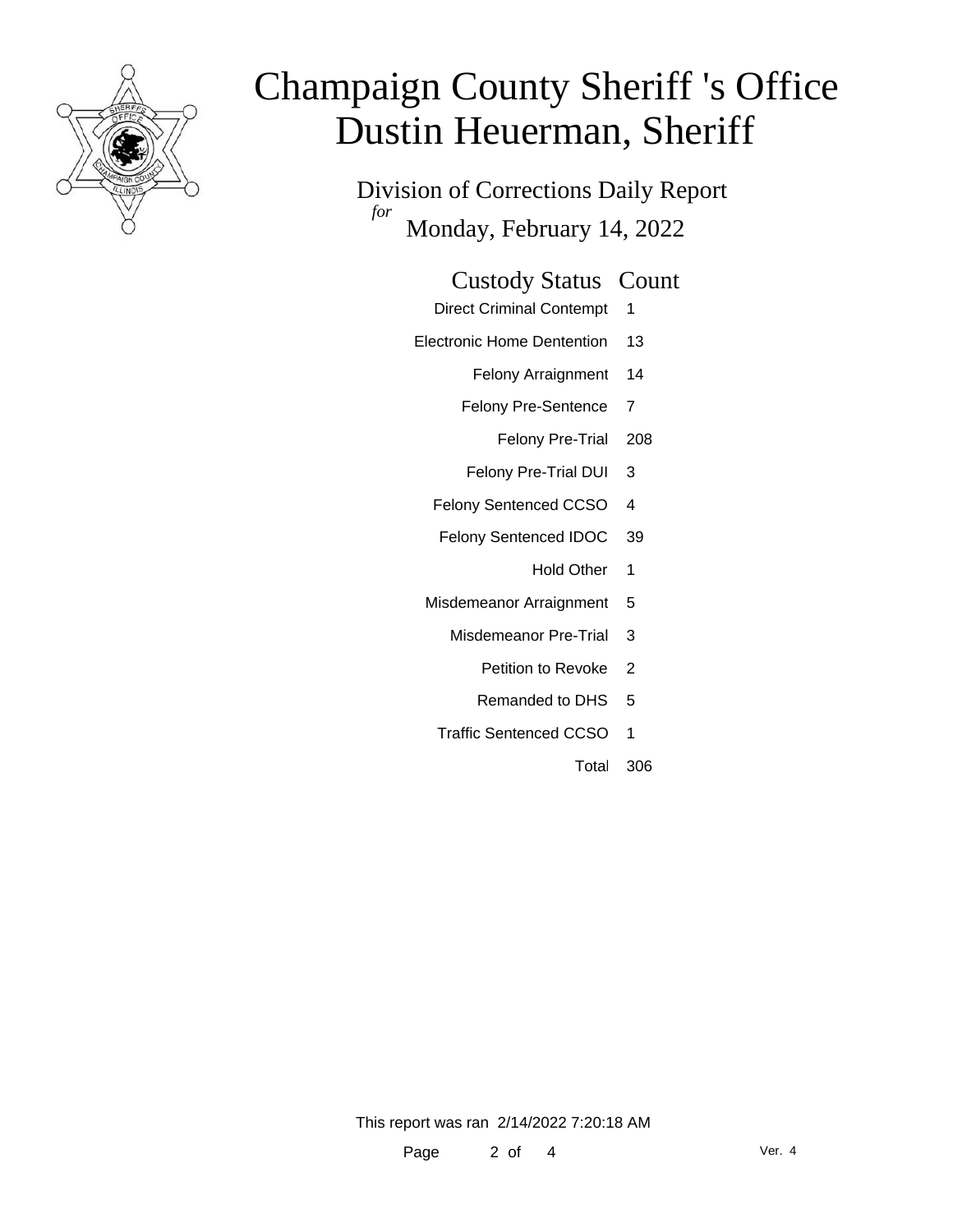

Division of Corrections Daily Report *for* Monday, February 14, 2022

### Inmates With Appointments

| Jailing Party Name               | Location    | Number of Records / Node |
|----------------------------------|-------------|--------------------------|
| AMOS, DERRICK JAMES              | Courtroom A | 1 / Out of Facility      |
| <b>BOXLEY, CHARLES OMAR</b>      | Courtroom A | 1 / Downtown Jail        |
| <b>BROWN, DANTE MAURICE</b>      | Courtroom B | 1 / Satellite Jail       |
| CARTER, JAMES IVORY              | Courtroom K | 1 / Satellite Jail       |
| <b>CLAYTON, KAREEM JAMAL</b>     | Courtroom K | 1 / Satellite Jail       |
| DICKS, NEIL CLEMENT              | Courtroom K | 1 / Satellite Jail       |
| DORRIS, KEMION DAETOCE           | Courtroom B | 1 / Out of Facility      |
| HILL, TEQUILLA N                 | Courtroom K | 1 / Satellite Jail       |
| HOLMES, DONOVAN LEE              | Courtroom K | 1 / Satellite Jail       |
| HURD, TAVONTAE LATRELL           | Courtroom K | 1 / Satellite Jail       |
| JOHNSON, BRENTON Z               | Courtroom G | 1 / Satellite Jail       |
| JORDAN, BRIAN RASHEED            | Courtroom K | 1 / Satellite Jail       |
| <b>KNIGHT, ERIC</b>              | Courtroom A | 1 / Out of Facility      |
| MCCLENDON, CALVIN M              | Courtroom A | 1 / Downtown Jail        |
| MITCHELL, DIAMOND PAULETTE       | Courtroom K | 1 / Satellite Jail       |
| NAVARRETE, CARLOS BELLOA, Junior | Courtroom K | 1 / Satellite Jail       |
| OSBORNE, NICHOLE MARIE           | Courtroom K | 1 / Satellite Jail       |
| PHILLIPS, TERRENCE SHAMAR        | Courtroom K | 1 / Satellite Jail       |
| PICKENS, TRAVON MONROE           | Courtroom K | 1 / Satellite Jail       |
| PIERRE, JALEN JAMES              | Courtroom K | 1 / Satellite Jail       |
| PIRTLE, JARVIS JERRELL           | Courtroom K | 1 / Satellite Jail       |
| SMITH, SHAMIRA RENEE             | Courtroom K | 1 / Satellite Jail       |
| TRAMBLE, TOM MARCUS              | Courtroom K | 1 / Satellite Jail       |
| WEATHERALL, JOHNNY EARL JAMES    | Courtroom K | 1 / Satellite Jail       |

### **Transfers**